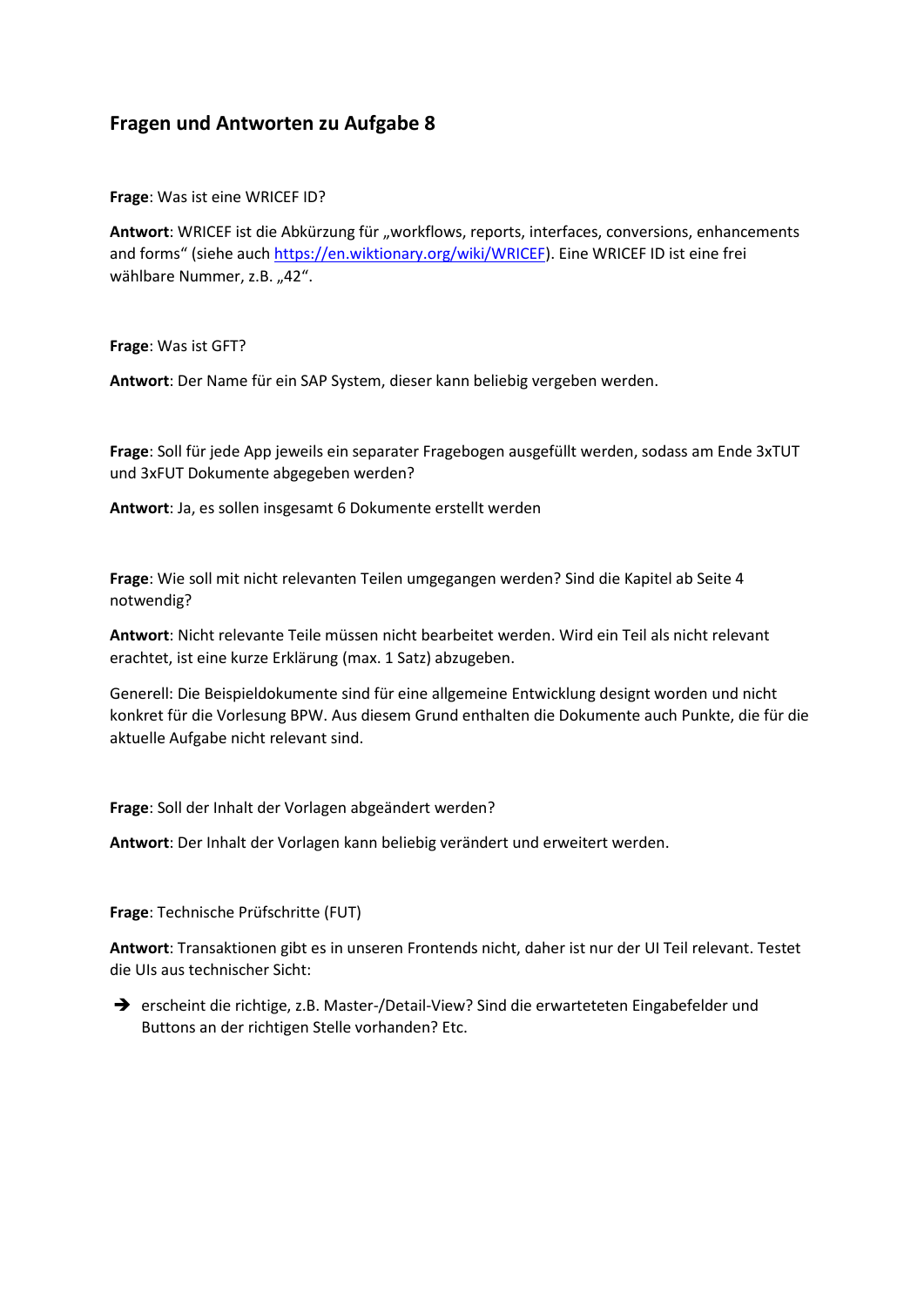**Frage**: Prozessuale und funktionale Prüfschritte (FUT)

**Antwort**: Transaktionen gibt es in unseren Frontends nicht, daher ist nur der UI Teil relevant. Testet die UIs aus funktionaler Sicht:

➔ Machen die Buttons das, was sie sollen? Etc.

**Frage:** Wie soll mit dem Abschnitt "Test Result with Virtual Forge Code Profiler" umgegangen werden?

**Antwort**: Die Tests können nicht durchgeführt werden, da kein Virtual Forge Code Profiler zur Verfügung steht.

**Frage**: Do we have to extract use cases out of the manual test steps section?

**Antwort**: You do not have to extract anything. Either you can execute a test or not. If you cannot execute a test, please write a short (max. 1 sentence) explanation.

**Frage**: Do we have to do ABAP test cockpit and Virtual Forge Code Profiler sections?

**Antwort**: No, you do not have to do that.

**Frage**: What does View(Tables) section refer to? Do I have to describe the 3 index.html files from the 3 applications?

**Antwort**: Views and Tables are not relevant here. You should apply the tests to the entire application (not just to one file).

**Frage**: What does "Transactions" refer to? Do I have to describe connections with the database?

**Antwort**: Transactions are not relevant for this exercise because they refer to a backend technology.

**Frage**: Does "UI" stand for "User Interface"? Do I have to describe it here?

**Antwort**: Yes, UI = User Interface. You should describe the expected UI components (e.g. master- /detail-view, buttons, input fields etc.) here.

**Frage**: What is "(30 Usability/ 40 Translation)" in the same section?

**Antwort**: 40 Translation means whether the application was successfully translated into the relevant languages. 30 Usability refers to the design and whether it is according to the design guidelines which usually come from a customer.

Frage: What "<i.O.>" status stands for?